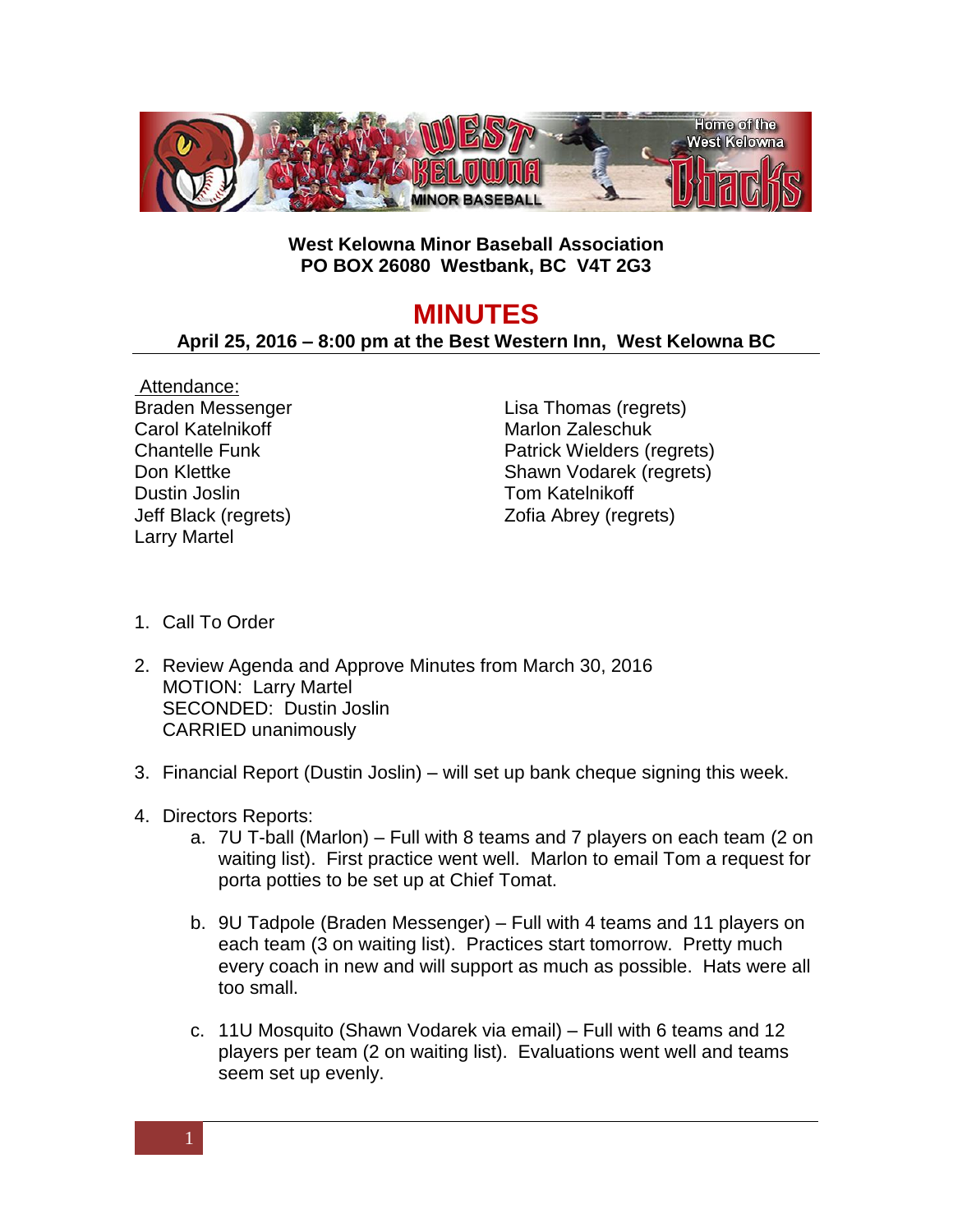- d. 13UPee Wee (Patrick Wielders via email) Season has started without a hitch and under control.
- e. 15U Bantam (Carol Katelnikoff) 4 teams (51 players). Working out field time issues. First league game is tonight. Coaches are great!
- f. 18U Midget (Larry Martel) 2 teams. Heading off to Nanaimo this weekend for double headers.
- g. Uniform (Zofia Abrey via email) Uniform delivery was challenging this year and with some changes in suppliers/brands – some of the sizing was off. Working on some suggestions for the future.
- h. Equipment (Patrick Wielders via email) Season has started without a hitch and under control.
- i. Head Coach (Tom Katelnikoff) NCCP clinic was well attended (April 15 – 17)
- j. Umpire in Chief (Don Klettke) Doing well.
- k. Concession (Carol Katelnikoff) Open and running with opening day going very smoothly. Doing some training to increase knowledgeable support.
- l. Fundraising (Jeff Black) doing well with sponsorships
- m. VOC rep (Larry Martel) 75 teams full. Will update after next meeting.
- n. Registrar/Webmaster (Lisa Thomas) 307 players in the association
- 5. 1st Vice President (Vacant)
- 6. 2nd Vice President (Don Klettke) with 28 teams will schedule photo day Saturday, May 14<sup>th</sup>.
- 7. President's Report: (Tom Katelnikoff)
	- a. 2016 WKMBA Baseball season underway and opening day huge success with Mayor Findlater out to throw the first pitch and bring greetings.
	- b. Working to have the umpire's building replaced this year.
	- c. We have applied for and approved for 11U tier 2 AAA provincials for August long weekend. Will need a planning meeting to organize this tournament.